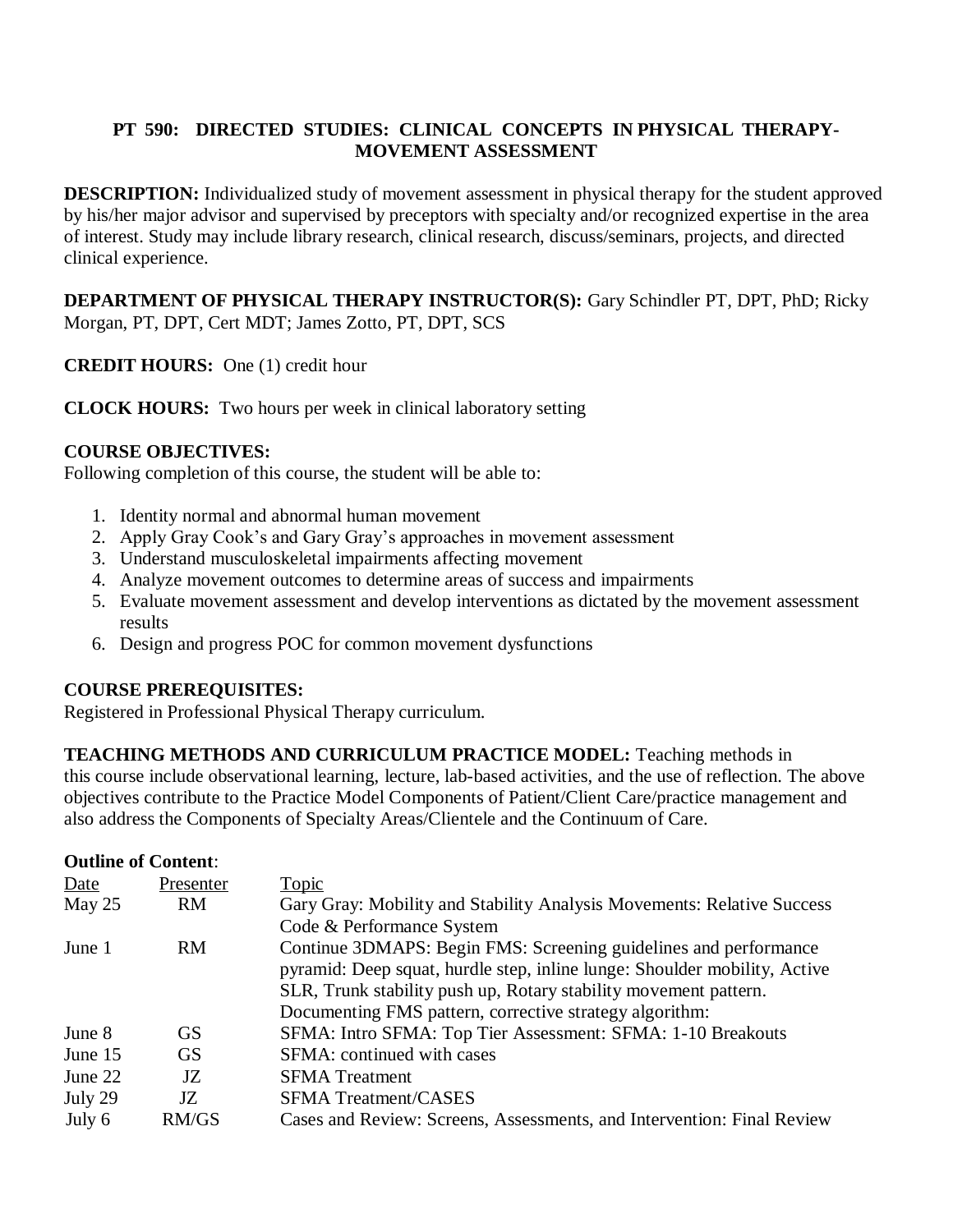### **METHODS FOR EVALUATION:**

### **OUTLINE OF CONTENT AND REQUIRED/RECOMMENDED READING**

**ASSIGNMENT(s):** Following the completion of this course, the student will complete (a) two (2) Function Movement Screens (FMS), two (2) SFMA assessments, and two (2) Relative Success Codes per Gary Gray and discuss potential initial interventions and POC progression based on your findings; and b) Provide a 1-2 page paper discussing the differences and similarities between both approaches, the benefits and limitations of both, and how they can best be utilized in the clinic. Each assessment/screen will be worth 10% of your grade. Your reflection paper will be worth 10% of your grade. There will also be a final written exam encompassing the three movement assessment techniques and treatment.

### **EXAMINATIONS:**

A final written exam will be administered at the end of the semester. Quizzes will be administered as needed.

### **ATTENDANCE:**

Class attendance is expected 100% of the time. Students must first attempt to notify the clinical supervising physical therapist and the instructor by phone or in person *prior* to any absences.

### **MAKE UP WORK/EXAMINATIONS:**

If an absence is anticipated, make up examinations should be completed *prior* to the absence. If an absence is unanticipated, arrangements for make-up examinations must be made *by the student within three days* of the student's return to classes. **Students may be assigned additional coursework for all absences.** Unexcused absences may result in failure of the course.

#### **FINAL GRADE COMPOSITION:**

| *****If no quizzes then 5% will go toward the final exam |      |
|----------------------------------------------------------|------|
| Ouizzes:                                                 | 5%   |
| Written Final:                                           | 25%  |
| Six movement assessments: One Treatment Plan:            | 70\% |

90-100% A 80-89.9% B 76-79.9% C <76% Unsatisfactory

#### **CLIENT INTERACTION**

The Department of Physical Therapy has multiple opportunities for students to participate in clinical practice activities under the supervision of UND faculty, all of whom are licensed physical therapists. During this particular course, you may be required to participate in the examination, evaluation, and physical therapy interventions of community members. You will be providing primary care to individuals with impairments and/or dysfunction during laboratory classes, community health fairs, pro bono clinics, and/or within traditional clinical practices.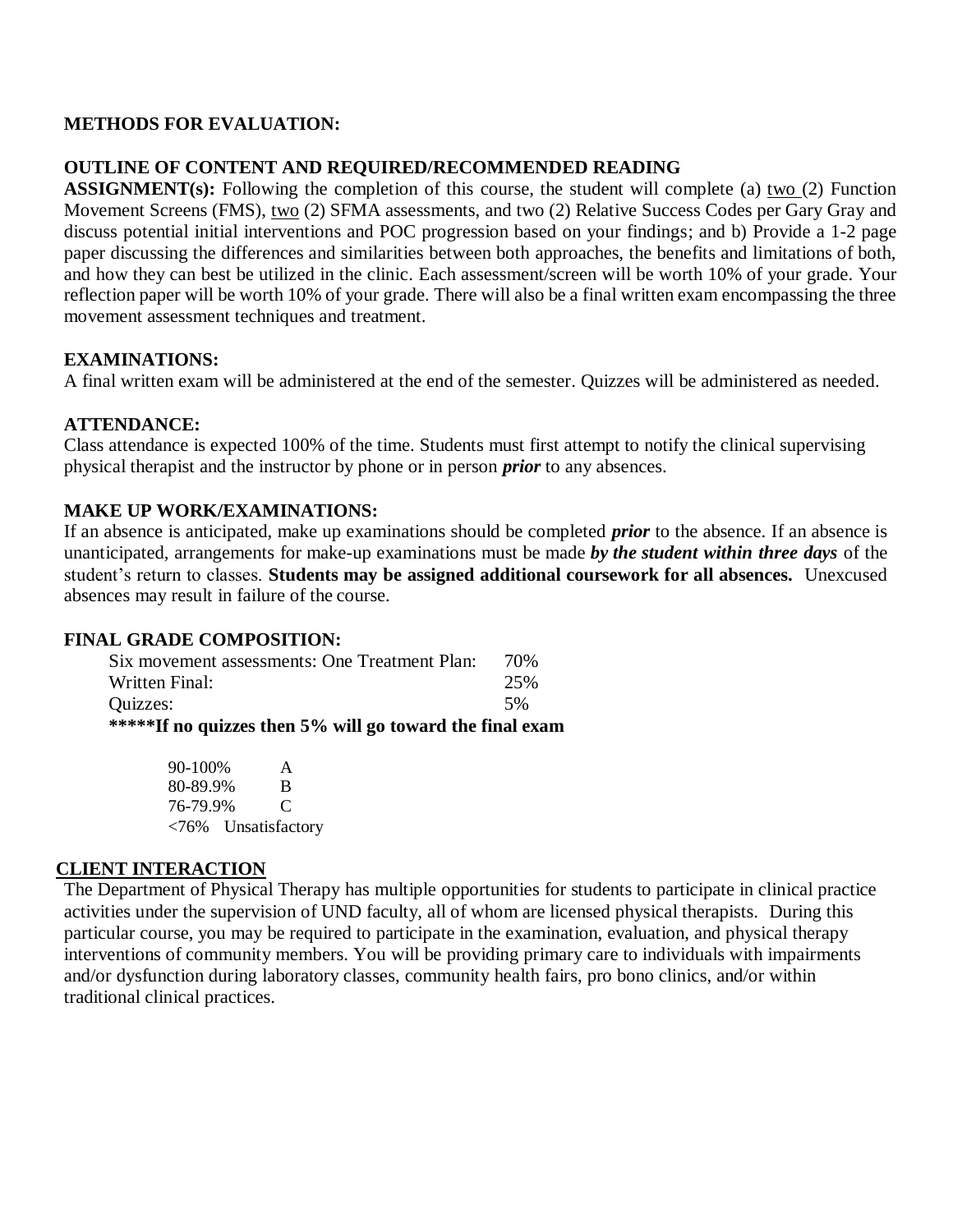### **ACADEMIC INTEGRITY**:

In accordance with the rules concerning scholastic dishonesty in the *Code of Student Life*\* at the University of North Dakota, I affirm that I understand these rules and I agree to comply with them.

I will not:

- a) receive any additional information or assistance for any exam other that what was provided during class or approved tutor sessions
- b) copy from another student's test
- c) collaborate with or seek aid from another student who may have previously taken the exam
- d) knowingly use, buy, sell, steal, or solicit in whole or in part the contents of any exam
- e) bribe another person to obtain information about any exam

## **DISABILITY ACCESS STATEMENT:**

Contact me, Gary Schindler (office phone: 777-6081, email: gary.schindler@med.und.edu, or visit Rm E-324 UND SMHS) to request disability accommodations, discuss medical information, or plan for an emergency evacuation. To get confidential guidance and support for disability accommodation requests, students are expected to register with DSS at [www.UND.edu/disabililty-services/,](http://www.und.edu/disabililty-services/) 180 McCannel Hall, or 701.777.3425.

**NOTICE OF NONDISCRIMINATION:** It is the policy of the University of North Dakota that no person shall be discriminated against because of race, religion, age, color, gender, disability, national origin, creed, sexual orientation, gender identity, genetic information, marital status, veteran's status, or political belief or affiliation and the equal opportunity and access to facilities shall be available to all. Concerns regarding Title IX, Title VI, Title VII, ADA, and Section 504 may be addressed to Donna Smith, Director of Equal Employment Opportunity/Affirmative Action and Title IX Coordinator, 401 Twamley Hall, 701.777.4171, [und.affirmativeactionoffice@UND.edu o](mailto:und.affirmativeactionoffice@UND.edu)r the Office for Civil Rights, U.S. Dept. of Education, 500 West Madison, Suite 1475, Chicago, IL 60611 or any other federal agency.

**REPORTING SEXUAL VIOLENCE:** If you or a friend has experienced sexual violence, such as sexual assault, domestic violence, dating violence or stalking, or sex-based harassment, please contact UND's Title IX Coordinator, Donna Smith, for assistance:

701.777.4171; [donna.smith@UND.edu o](mailto:donna.smith@UND.edu)r go t[oUND.edu/affirmative-action/title-ix.](http://und.edu/affirmative-action/title-ix/index.cfm)

# **FACULTY REPORTING OBLIGATIONS REGARDING SEXUAL VIOLENCE:** It is

important for students to understand that faculty are required to share with UND's Title IX Coordinator any incidents of sexual violence they become aware of, even if those incidents occurred in the past or are disclosed as part of a class assignment. This does not mean an investigation will occur if the student does not want that, but it does allow UND to provide resources to help the student continue to be successful at UND. If you have been the victim of sexual violence, you can find information about confidential support services a[tUND.edu/affirmative-action/title-ix.](http://und.edu/affirmative-action/title-ix/index.cfm)

**OMBUDS OFFICE:** "It is not our differences that divide us. It is our inability to recognize, accept, and celebrate those differences" (Audre Lorde). Before your differences with others become difficult and costly conflicts or formal grievances, in both seen and unseen ways, talk with the Ombuds Office in an informal, identity-protecting, impartial, and independent space. 314 Cambridge St Room 201. 701.777.6239. [www.UND.edu/ombuds.](http://www.und.edu/ombuds)

**UND CARES RESPONSE TEAM:** The [UND Cares Response Team i](http://und.edu/student-affairs/student-rights-responsibilities/care-team.cfm)s available to assist with incidents involving UND students 24 hours a day, seven days a week. They respond to incidents such as major accidents, missing students, sickness that interferes with attending classes, death, suicidal ideations, situations